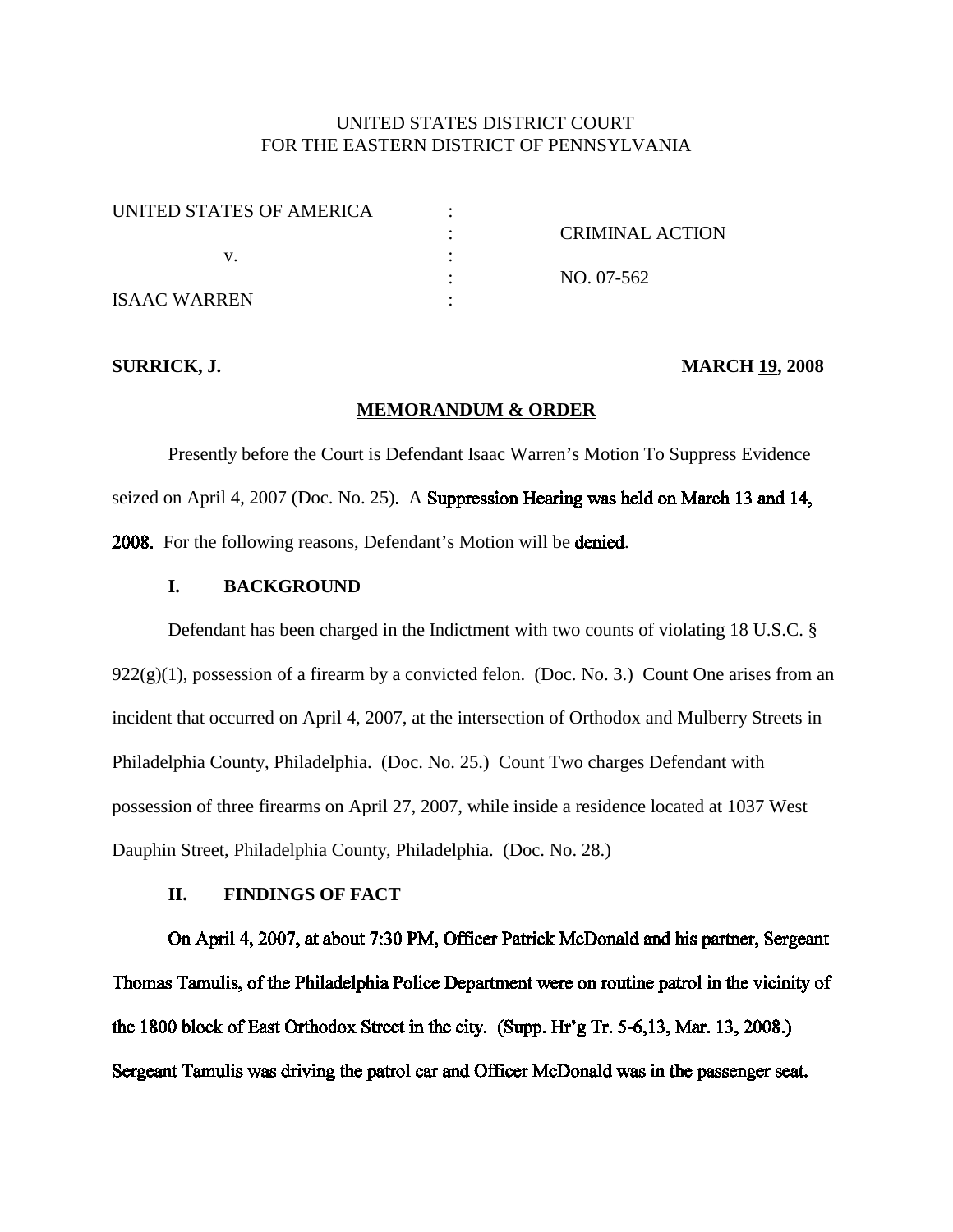(*Id.* at 13.) As they approached the intersection of East Orthodox Street and Mulberry Street, the officers observed a black Acura automobile with heavily tinted windows illegally parked in the crosswalk at the intersection.<sup>1</sup> (*Id.* at 40.) This section of the city is a high crime area. (*Id.* at 13.) Sergeant Tamulis pulled the patrol car behind the Acura. ( $Id$ . at 40.) The officers then exited their vehicle and approached the Acura, Sergeant Tamulis on the driver's side and Officer McDonald on the passenger's side. (*Id.* at 6, 18, 40.)

Officer McDonald asked Defendant, who was seated in the front passenger seat of the Acura, to roll down his window. (*Id.* at 6.) McDonald then asked Defendant for identification. (*Id.*) Defendant said he did not have any identification on him. (*Id.*) In response to Officer McDonald's questions, Defendant stuttered and appeared to be nervous. (*Id.*) In addition, Defendant started to make movements towards his right hip area. (*Id.*) Because of Defendant's actions, Officer McDonald conducted a pat down while Defendant was still seated in the vehicle. (*Id.* at 6, 17.) As a result, he seized a Taurus PT .25 caliber handgun from Defendant's waistband. (*Id.* at 8, 29.) The weapon was loaded with one round of ammunition in the chamber and seven rounds in the magazine. (*Id.*)

Officer McDonald asked Defendant if he had a license to carry the handgun. (*Id.* at 7.) Defendant told him he did not. (*Id.*) Officer McDonald removed Defendant from the vehicle and placed him in custody. (*Id.* at 8.) Before placing Defendant in the patrol car, Officer McDonald conducted a search incident to the arrest. (*Id.*) In Defendant's left front pants pocket Officer McDonald found an additional magazine for the firearm which was loaded with seven

<sup>&</sup>lt;sup>1</sup> We reject the testimony of the driver of the Acura, Sean Shields, that the vehicle was not illegally parked in the crosswalk. (Supp. Hr'g Tr. 10, Mar. 14, 2008.)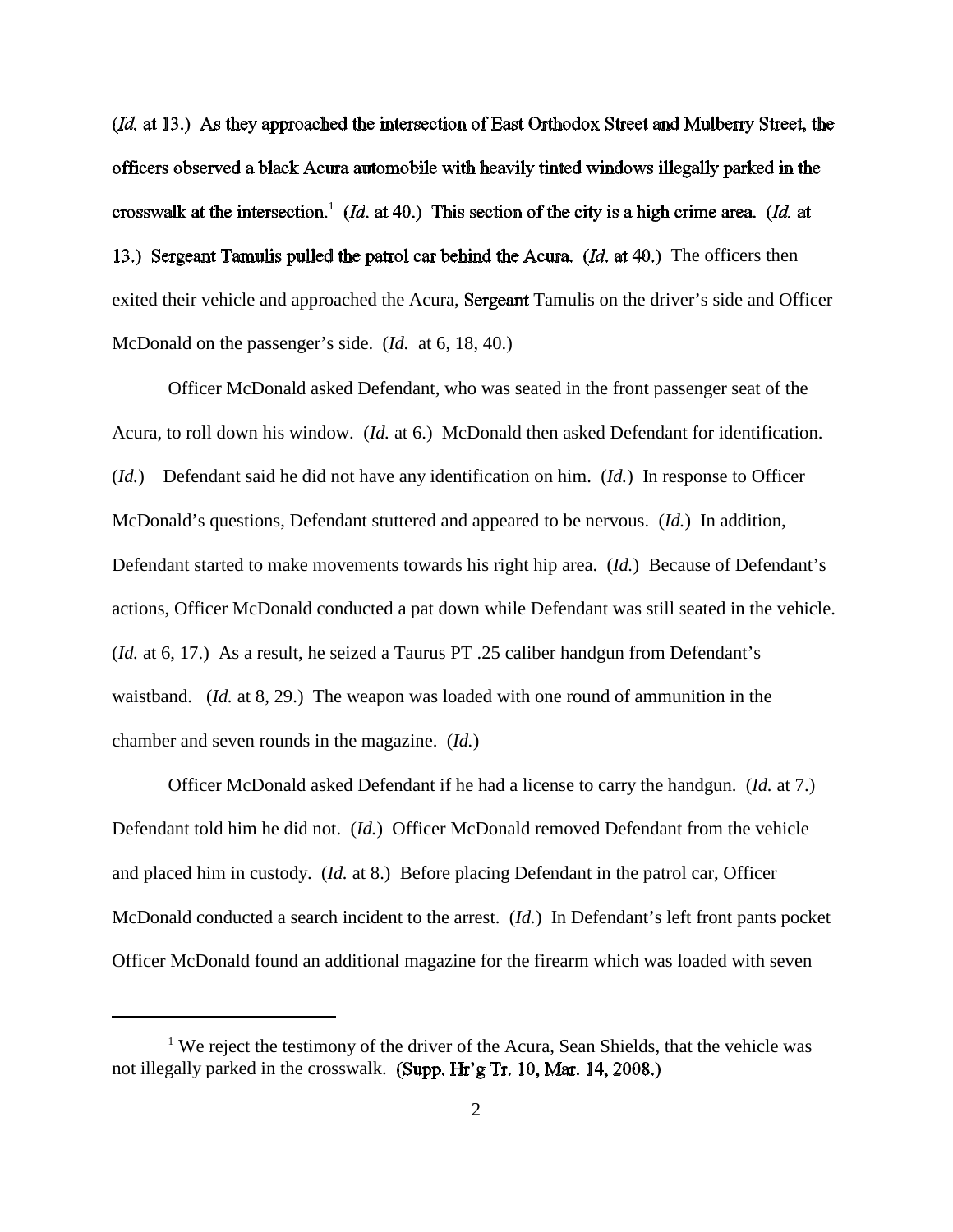rounds of ammunition. (*Id.*)

The testimony of Officer McDonald and Sergeant Tamulis was credible. The testimony of the driver of the Acura, Sean Shields, was not. 2

#### **III. DISCUSSION**

Defendant seeks to suppress all physical evidence seized on April 4, 2007 arguing that the traffic stop and search was conducted in violation of his constitutional rights.

"[T]he decision to stop an automobile is reasonable where the police have probable cause to believe that a traffic violation has occurred." *Whren v. United States,* 517 U.S. 806, 810 (1996). Here, the vehicle in question was illegally stopped in a crosswalk, in a high crime area of the city, and it had illegally tinted windows. Clearly, Officer McDonald and Sergeant Tamulis were entitled to approach the vehicle and ask the occupants of the car for identification.<sup>3</sup> It is not unconstitutional or improper for a police officer to ask the name of a passenger in a car. "In the ordinary course a police officer is free to ask a person for identification without implicating the Fourth Amendment." *Hiibel v. Sixth Judicial Dist. Court of Nev.*, 542 U.S. 177, 185 (2004); *see also United States v. Rice*, 483 F.3d 1079, 1084 (10th Cir. 2007) ("[B]ecause passengers present a risk to officer safety equal to the risk presented by the driver an officer may ask for identification from passengers and run background checks on them as well.") (internal citations

 $2^2$  Based upon the content of his testimony, his demeanor on the witness stand, his prior criminal conviction, his lifelong friendship with Defendant, and his involvement in the underlying crime which gave rise to Count Two of this Indictment, we find Shield's testimony neither credible nor persuasive.

<sup>&</sup>lt;sup>3</sup> While Officer McDonald was talking to Defendant, Sergeant Tamulis asked Shields for his license, registration, and insurance. (Supp. Hr'g Tr. 40, Mar. 13, 2008.) Shields provided this information. (*Id.* at 42-43.) Shields was ultimately issued a Citation for driving with unlawfully tinted windows and released. Shields is presently paying the Citation. (Id. at 41-42.)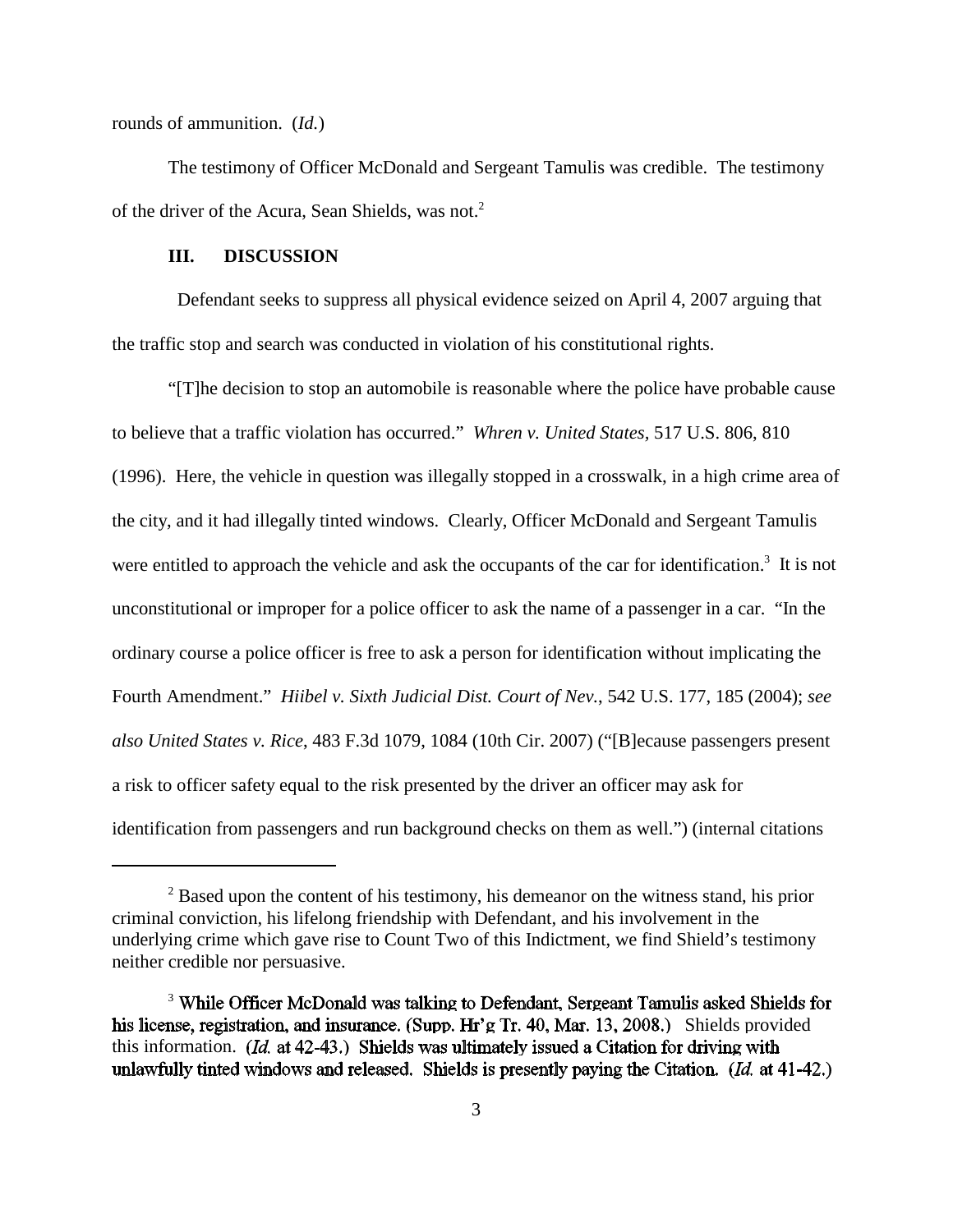omitted); *Commonwealth v. Campbell*, 862 A.2d 659, 665 (Pa. Super. 2004) ("[T]here is no legitimate expectation of privacy associated with one's identity.").

"The Supreme Court has repeatedly recognized that traffic stops are dangerous encounters that result in assaults and murders of police officers." *United States v. Moorefield,* 111 F.3d 10, 13 (3d Cir. 1997) (referencing *Maryland v. Wilson*, 519 U.S. 408, 413 (1997); *Michigan v. Long*, 463 U.S. 1032, 1047 (1983); *United States v. Robinson*, 414 U.S. 218, 234 n.5 (1973); *Adams v. Williams*, 407 U.S. 143, 148 n.3 (1972)). Moreover, the risk of danger to a police officer conducting a traffic stop increases where the car contains passengers in addition to the driver. *Moorefield,* 111 F.3d at 13 (citing *Wilson*, 519 U.S. at 414).

"After a traffic stop that was justified at its inception, an officer who develops a reasonable, articulable suspicion of criminal activity may expand the scope of an inquiry." *United States v. Givan*, 320 F.3d 452, 458 (3d. Cir. 2003). The Supreme Court recognized, in *Terry v. Ohio*, 392 U.S. 1 (1968), that a pat down search can be justified if "a reasonably prudent man in the circumstances would be warranted in the belief that his safety or that of others was in danger." *Id.* at 27. "In order to minimize the dangers faced by police officers conducting traffic stops, the Court has extended the constitutional principles in *Terry* to situations involving officers and motorists." *Moorefield*, 111 F.3d at 13. "[P]olice can conduct a limited weapons 'pat-down' of a passenger of a lawfully stopped car so long as the constitutional requirements of *Terry* are met." *United States v. Kithcart*, 218 F.3d 213, 219 (3d Cir. 2000).

In this case, Defendant was stuttering and acting nervous and, although he stated that he did not have any identification on him, kept reaching for his right hip. Defendant now argues that he was touching his right hip in a search for his identification. However, Defendant's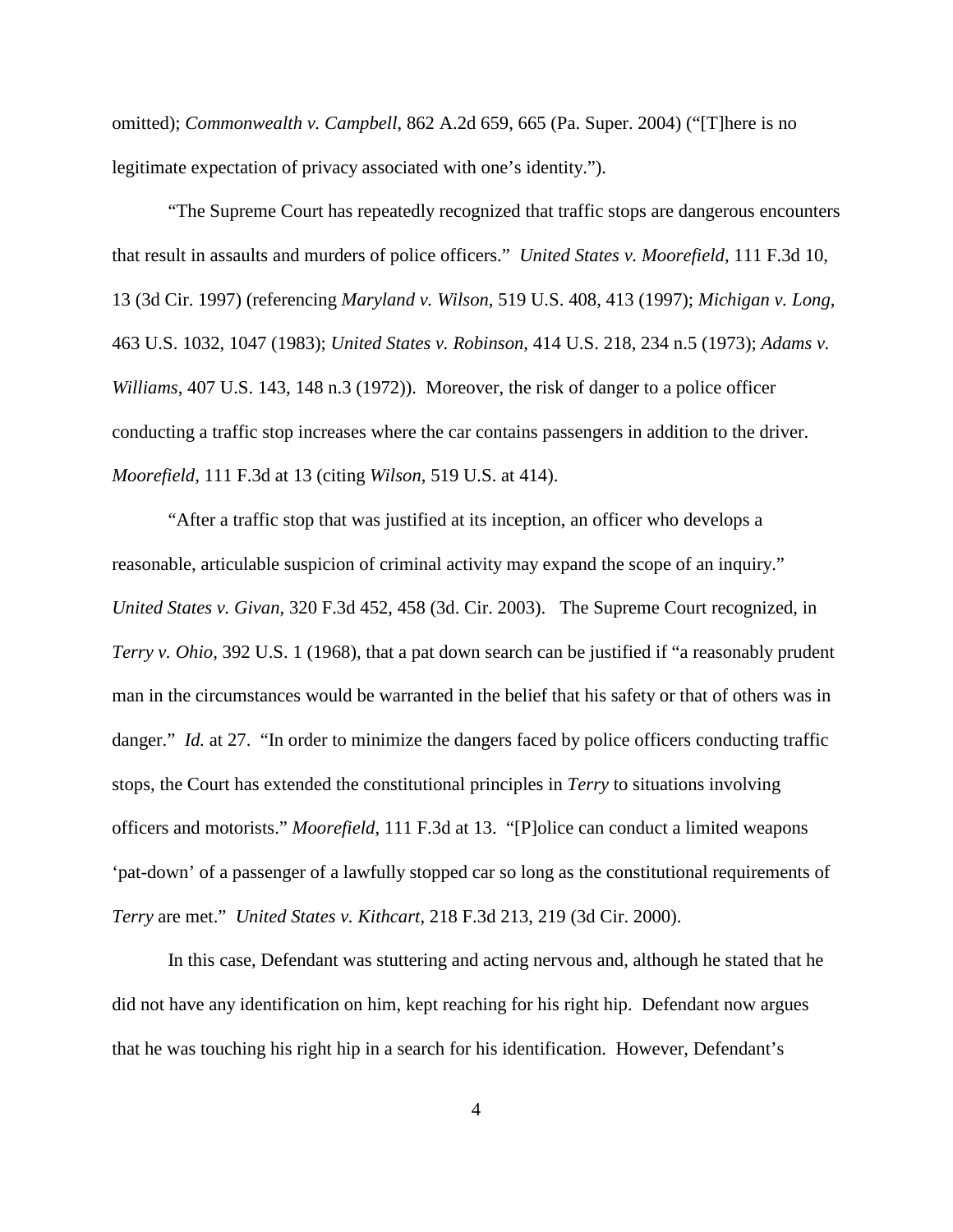actions and statements were clearly suspicious. Officer McDonald's suspicions were also informed by the fact that Defendant and Shields were sitting in an illegally stopped car, with illegally tinted windows, in a high crime area of the city.

The fact that Defendant now attempts to explain his actions in touching his right hip as a search for his identification is of no consequence. Nor is it relevant, as Defendant argues, that the police officers may have had an ulterior motive in approaching the vehicle and searching Defendant. *See Whren*, 517 U.S. at 813 (foreclosing the argument that the "constitutional reasonableness of traffic stops depends on the actual motivations" of the police officers involved). Rather, what is relevant under *Terry* is whether Officer McDonald was reasonable in his belief that his safety or the safety of others might be compromised. "[A] police officer may conduct a reasonable search for weapons for his or her own protection without violating the Fourth Amendment." *Kithcart*, 218 F.3d at 219 (referencing *Terry*, 392 U.S. at 27). Based upon Defendant's responses to Officer McDonald, Officer McDonald's observations of Defendant, and the circumstances under which Officer McDonald approached Defendant in the first instance, we are satisfied that Officer McDonald's belief that the Defendant may have been a danger to him or to others was perfectly reasonable. Accordingly, the stop of the vehicle and the search of Defendant were reasonable as well.

#### **III. CONCLUSION**

For these reasons, we are compelled to conclude that the Defendant has presented no basis for the suppression of the evidence seized. Defendant's Motion to Suppress will be denied. An appropriate Order follows.

5